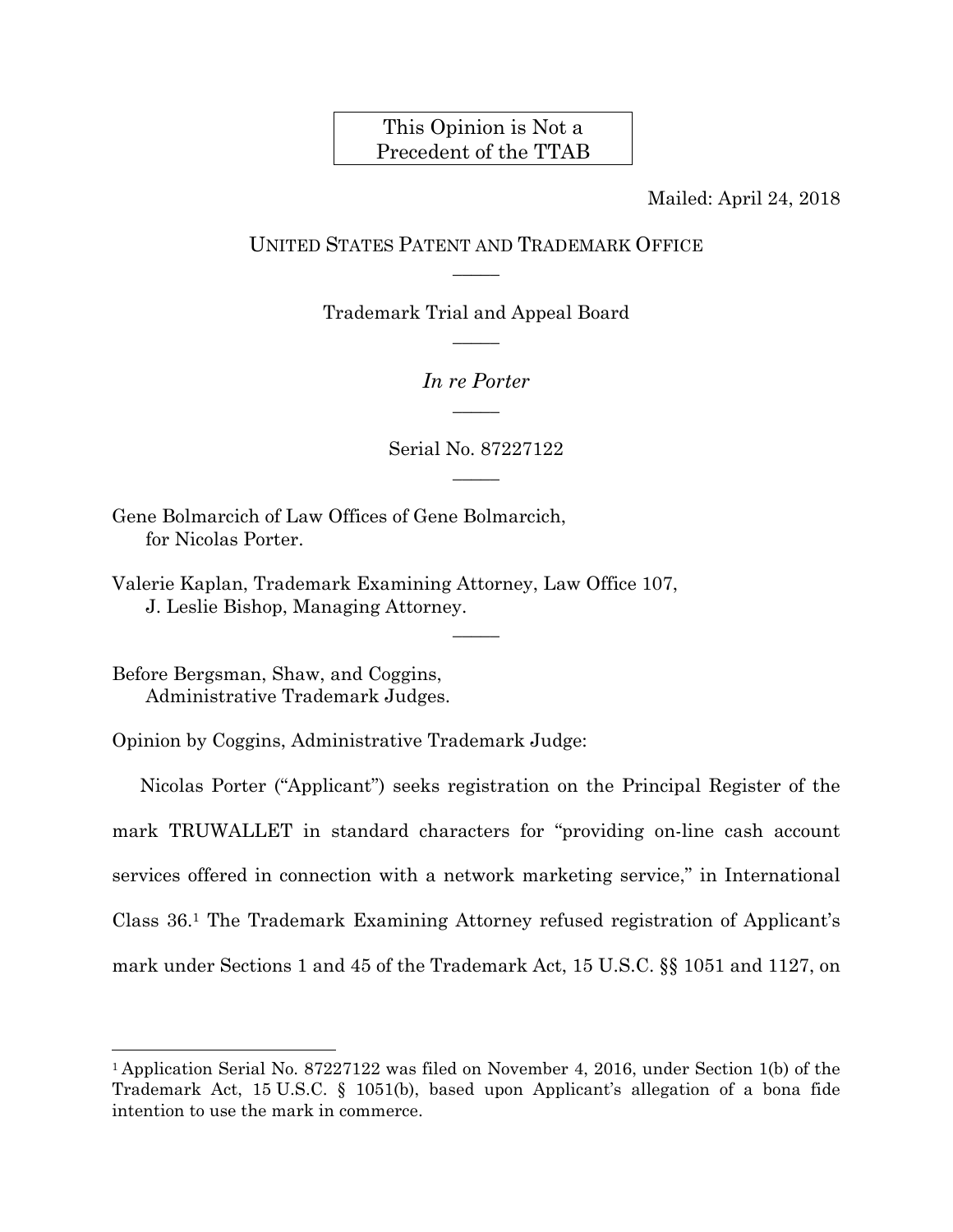the ground that Applicant's specimen, submitted with his Statement of Use, does not show use of the mark for the identified services. *See* Trademark Rule 2.56(a), 37 C.F.R. § 2.56(a). After the Examining Attorney made the refusal final, Applicant appealed to this Board. We affirm the refusal to register.

I. Evidentiary Issue

Before discussing to the merits of the refusal, we address the Examining Attorney's objection to Applicant's submission with his appeal brief of a registration certificate for the trademark TRUNITED for "network marketing services" which appears to be owned by Applicant, purportedly to demonstrate that the specimen submitted with the Statement of Use is a page from Applicant's TRUNITED website on which the TRUWALLET service is advertised. *See* 4 TTABVUE 3 (Applicant's Brief) and 5 TTABVUE (registration certificate<sup>2</sup>). The Examining Attorney objected to the registration on the ground of untimeliness.3 Trademark Rule 2.142(d), 37 C.F.R. § 2.142(d), provides in relevant part "[t]he record in the application should be complete prior to the filing of an appeal. Evidence should not be filed with the Board after the filing of a notice of appeal." Insofar as the Examining Attorney has timely interposed an objection in her brief to Applicant's late-filed evidence, the objection is sustained and the registration certificate submitted concurrently with Applicant's

 $\overline{a}$ 

<sup>2</sup> Registration No. 5031582 issued August 30, 2016.

<sup>&</sup>lt;sup>3</sup> In a footnote, Applicant's brief acknowledges that the registration is untimely and states that "Applicant fully expects this 'evidence' to be objected to as untimely . . . ." 4 TTABVUE 3.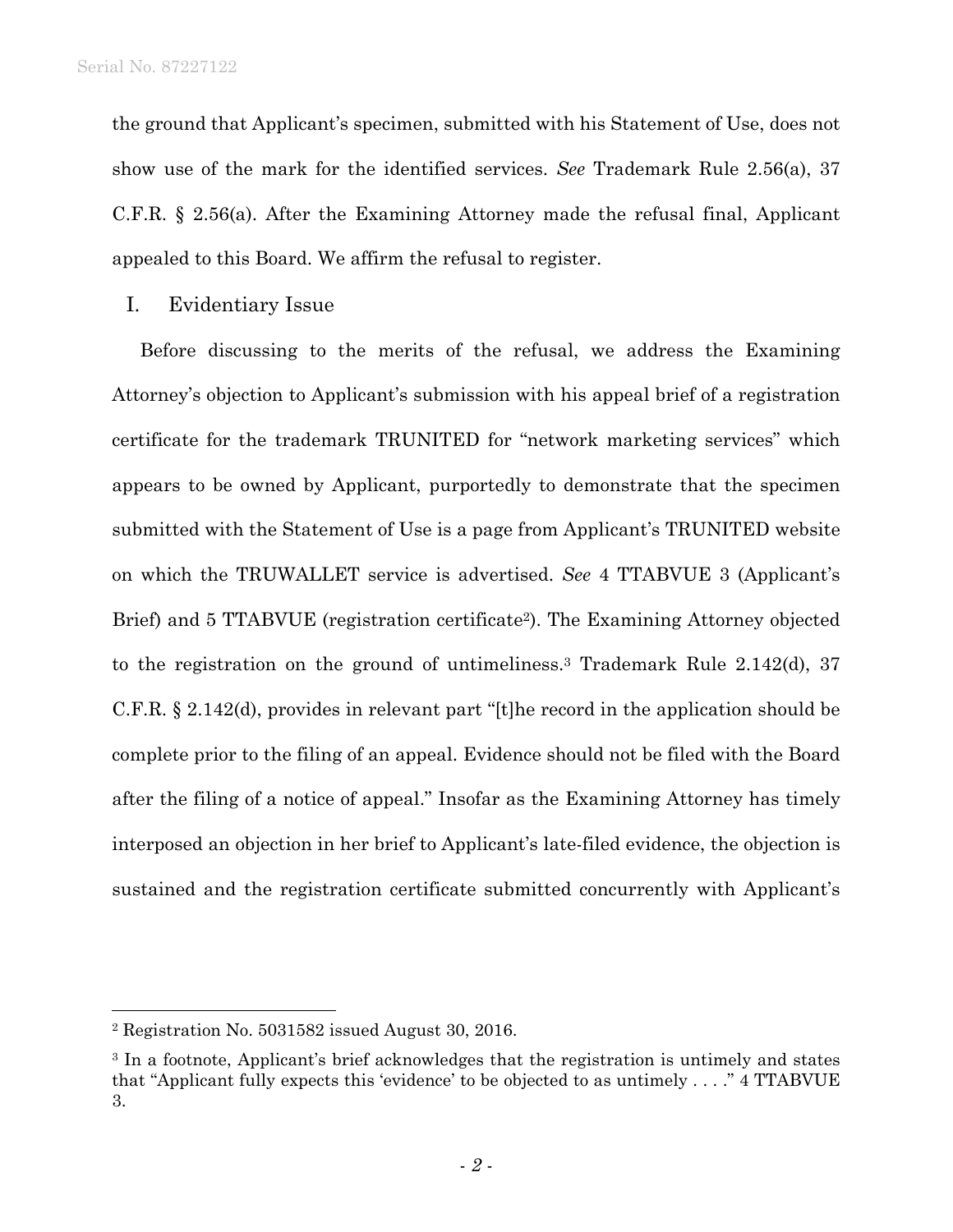$\overline{a}$ 

appeal brief has been given no consideration.4 *See e.g., In re Fiat Grp. Mktg. & Corp. Commc'ns S.p.A.*, 109 USPQ2d 1593, 1596 (TTAB 2014).

## II. Applicable Law

We now consider whether the specimen of record shows the mark TRUWALLET used to identify "providing on-line cash account services offered in connection with a network marketing service."

Under Section 45 of the Trademark Act, 15 U.S.C. § 1127, a service mark is used in commerce "when it is used or displayed in the sale or advertising of services." "[A]n acceptable specimen must show 'some direct association between the offer of services and the mark sought to be registered therefor.'" *In re Pitney Bowes, Inc.*, 125 USPQ2d at 1419 (quoting *In re Universal Oil Prods. Co.*, 476 F.2d 653, 177 USPQ 456, 457 (CCPA 1973)). In determining "whether a mark is used in connection with the services described in the [application], a key consideration is the perception of the user." *In re JobDiva, Inc.*, 843 F.3d 936, 121 USPQ2d 1122, 1126 (Fed. Cir. 2016).

Applicant submitted the following specimen which he described as an "online brochure for the services":5

<sup>4</sup> We are nonetheless aware of Applicant's earlier statement that "[t]he specimen refers to TruWallet in several places . . . that clearly explains it is . . . for members of the Trunited marketing network." August 25, 2017 Response to Office Action, TSDR 1. *See In re Pitney Bowes, Inc.*, 125 USPQ2d 1417, 1420 (TTAB 2018) (consideration given to information provided by specimen itself and to explanation offered by Applicant clarifying nature, content, or context of use of specimen if consistent with what specimen shows). All citations to the TSDR database are to the downloadable .pdf version of the documents.

<sup>5</sup>Statement of Use, TSDR 1. Page breaks and blank space have been removed from the specimen so it will fit on a single page in this decision; no text or image has been removed.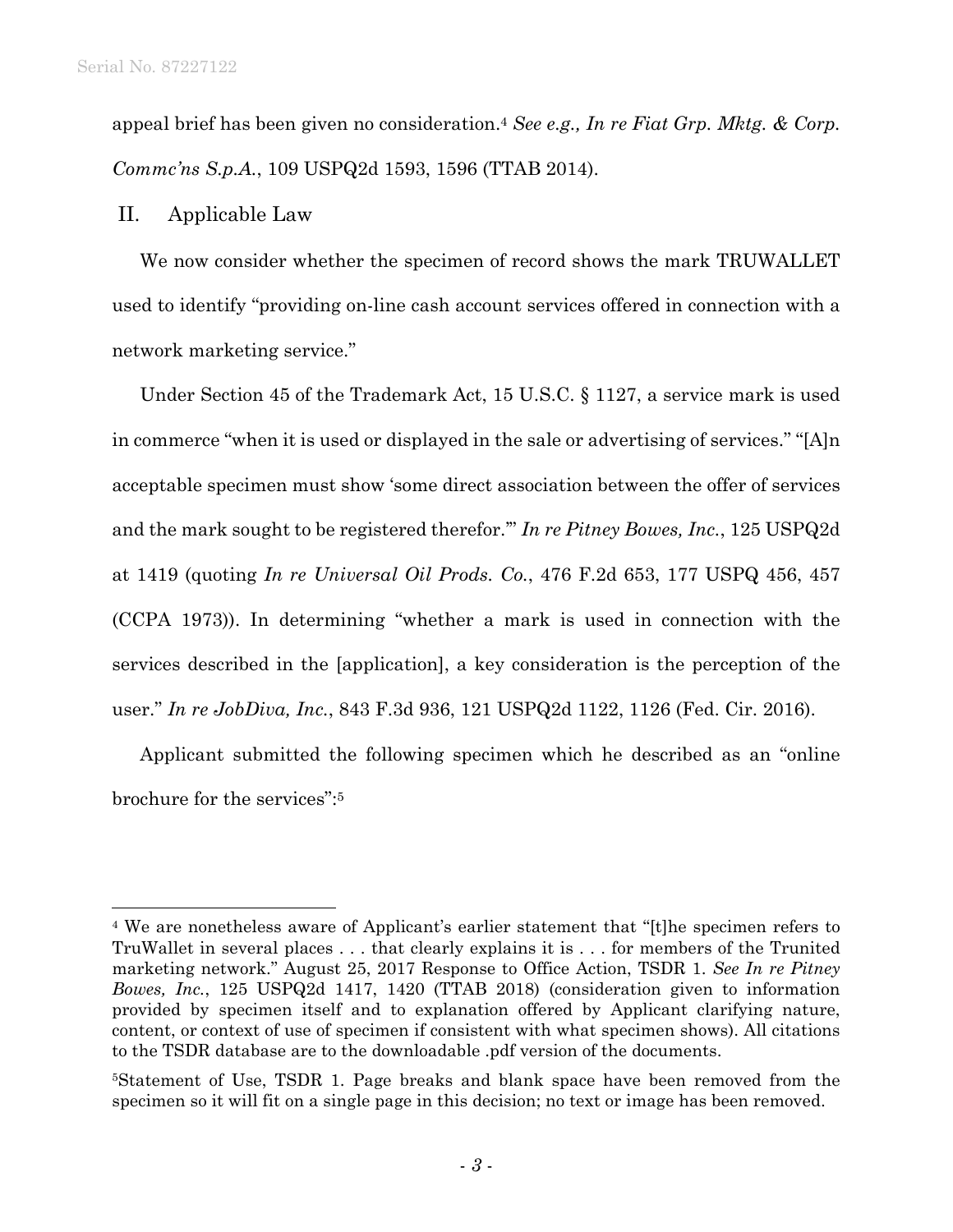

The Pay Plan 360 is a compensation structure unique to Trunited. It is designed so that when people join the network,<br>they're not only given compensation for their connections in a downward fashion, but also up, down, left, and right.

The Pay Plan 360 is set up so that all of the profit in the Trunited Payout Pool is paid out in equal portions to what<br>people input to create that profit.

\* This website is not affiliated or endorsed by Trunited Marketplace LLC in any way.<br>The purpose of this site is to provide information about Trunited. Privacy

The TruBox allows you to get the products you need today,<br>yesterday, and earn an extra 10% for the Profit Pool as well. All<br>orders over \$99 come with free shipping!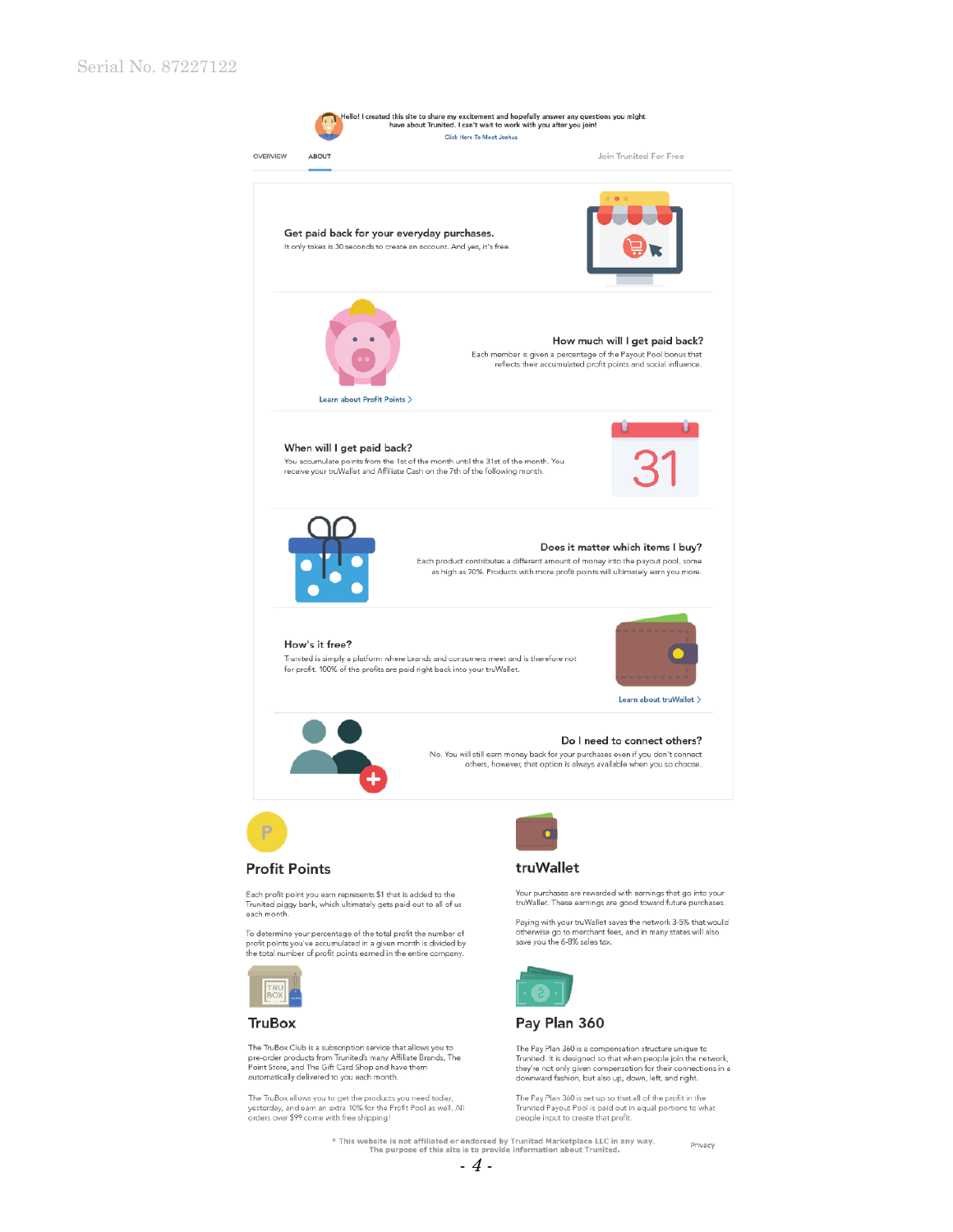$\overline{a}$ 

In support of her refusal, the Examining Attorney relies on the following definitions and description of the term "cash account":6

- 1. [A]n account in which all transactions are in money. 2. Finance. [A]n account in which purchases are paid for in full, as distinguished from purchasing on credit or margin;7
- [1] A brokerage account that settles transactions on a cash-rather than credit–basis. [2] A brokerage account requiring that cash payments on purchases and delivers on sales be made promptly. . . . The cash account is the most popular type of brokerage account . . . . [3] A ledger account which records all of a company's cash incomings and outgoings;<sup>8</sup> and
- This type of account asks you to deposit cash, and then you can use that cash to buy stocks, bonds, mutual funds, or other investments. It's not much more complicated than that.9

The Examining Attorney argues that Applicant's TRUWALLET services appear to be a reward program using credit that can be used to pay for future transactions.10

<sup>6</sup> Also of record is a definition of "cash account" from the COLLINS ENGLISH DICTIONARY (www.collinsdictionary.com) attached to the September 27, 2017 Office Action, TSDR 8. However, because the definition is British English, it has no probative value. *See In re Manwin/RK Collateral Trust*, 111 USPQ2d 1311, 1313 n.18 (TTAB 2014).

<sup>7</sup> Dictionary.com Unabridged, based on the Random House Dictionary © Random House, Inc. 2017; attached to September 27, 2017 Office Action, TSDR 7.

<sup>8</sup> TheFreeDictionary (financial-dictionary.thefreedictionary.com); attached to September 27, 2017 Office Action, TSDR 10-11.

<sup>&</sup>lt;sup>9</sup> "Cash Account vs. Margin Account: What's the Difference?," from The Motley Fool (www. fool.com); attached to September 27, 2017 Office Action, TSDR 5.

<sup>10</sup> Examining Attorney's Brief, unnumbered p. 4 (7 TTABVUE 5).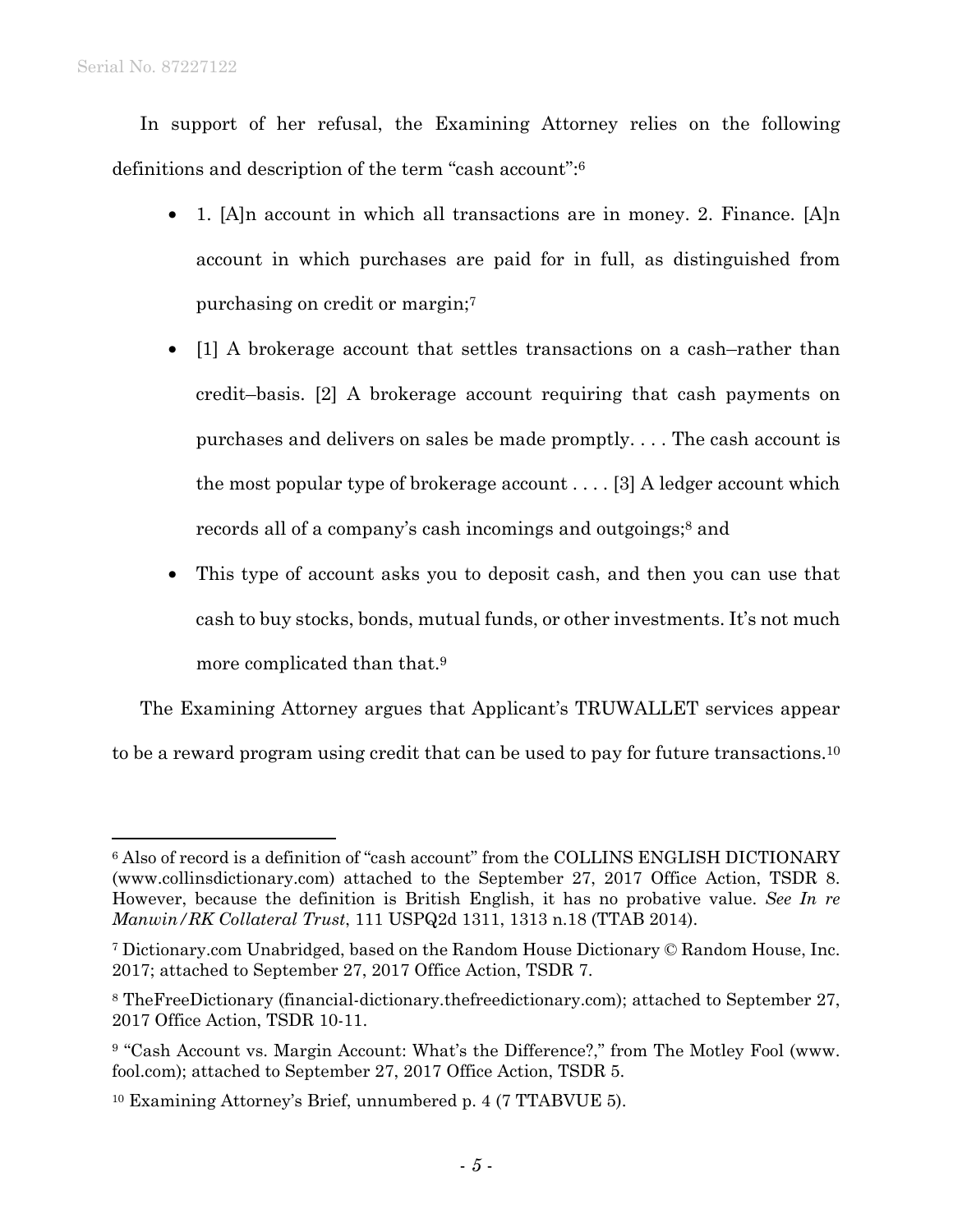Serial No. 87227122

In support of this argument, she points to wording in the specimen which explains to a user of Applicant's Trunited platform that "You accumulate points from the 1st of the month until the 31st of the month. You receive your truWallet and Affiliate Cash on the 7th of the following month" and "Your purchases are rewarded with earnings that go into your truWallet. These earnings are good toward future purchases."11 The Examining Attorney explains that the combination of these statements on the specimen suggest that Applicant is providing a rewards program using credit that can then be used to pay for future transactions; specifically, that the specimen indicates that consumers will be "rewarded with earnings" each month that "are good toward future purchases," creating the impression that the services offered constitute a points program or a consumer loyalty program using credit.12

In his March 14, 2017 Response to Office Action, Applicant explained that he "provides a network marketing service (Trunited.com) whereby participating members sell goods and earn financial rewards from a pool of money generated by the operation of the sales network. Truwallet is the financial account, provided by Applicant's service, where individual members accrue their earnings from the marketing network."13 In his Appeal Brief, Applicant further explained that "[t]he profits made by Applicant in connection with [his] operation of the Trunited platform are paid out to the consumers based on a proprietary algorithm . . . [and t]hese

l

<sup>11</sup> *Id*.

<sup>12</sup> *Id*.

<sup>13</sup> March 14, 2017 Response to Office Action TSDR 1.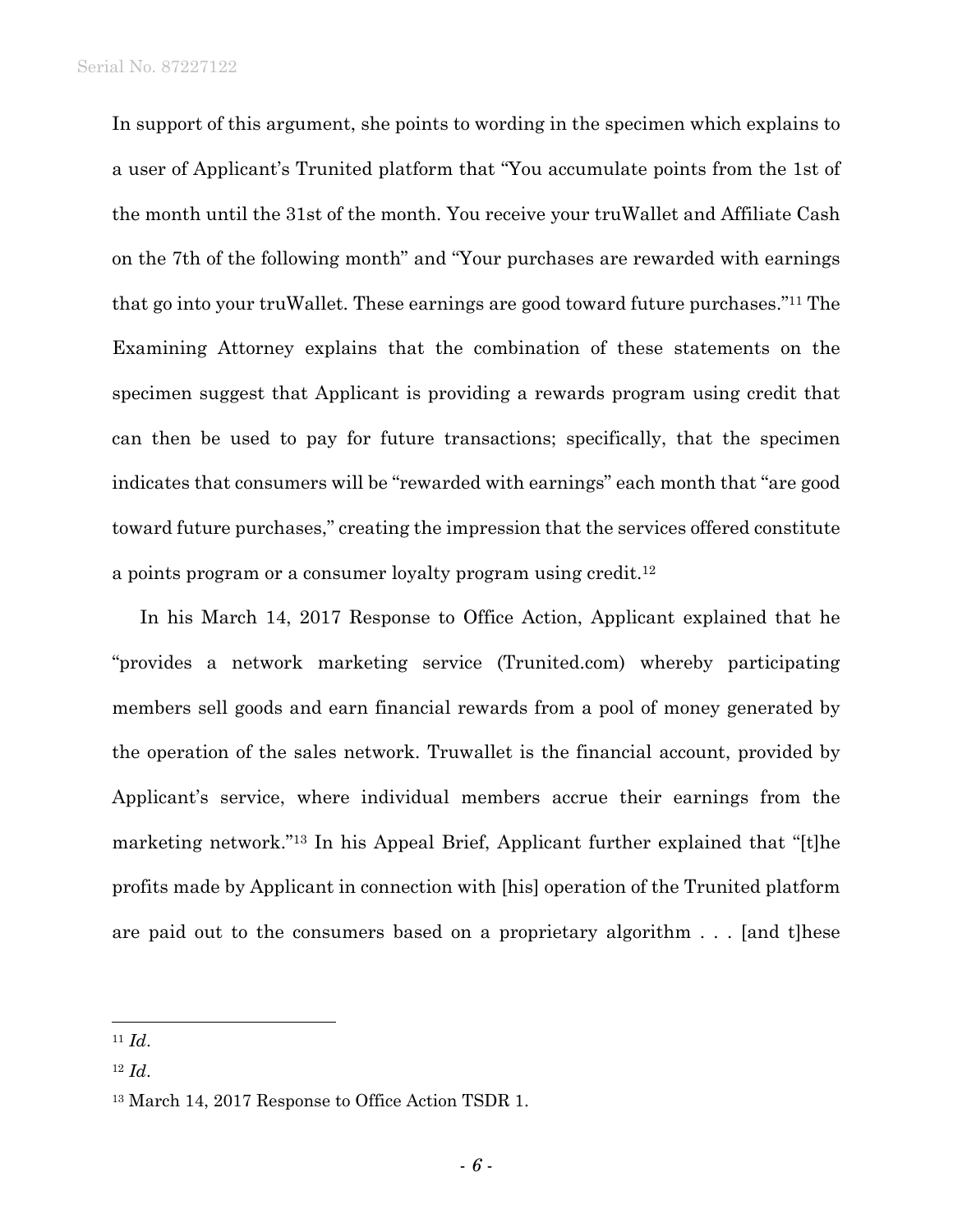payouts are accumulated for the consumer members in the TruWallet cash account . . . [which] can be used as cash to pay for additional purchases on the Trunited platform."14 After the Examining Attorney's initial specimen refusal, Applicant submitted an annotated copy of the specimen to explain that TRUWALLET "is a 'cash account,' regardless of how the money is paid into the account,"' "acts as a 'cash account," and "can be used as cash."<sup>15</sup>

Looking to the definitions of "cash account" that the Examining Attorney made of record, it is clear that Applicant does not provide brokerage accounts or corporate ledger accounts. It also appears that Applicant does not offer accounts in which all transactions are in money, or an account in which purchases are paid for in full. In fact, Applicant did not argue that his services fit any of the record definitions of "cash account." Instead, Applicant merely argued that the earnings a user may receive "can be used as cash." That, however, does not fit any record definition of "cash account."

The specimen does not indicate that the TRUWALLET account is one in which all transactions are in money, or one in which purchases are paid for in full. There is no indication that a user may deposit or withdraw money from the account, or even withdraw the rewarded earnings for cash; instead the account is limited to a user's share of Trunited profits that are credited by Applicant based on points earned from using the Trunited platform and which must be used solely for future purchases on the Trunited platform. We agree with the Examining Attorney that consumers will

 $\overline{a}$ 

<sup>14</sup> Applicant's Brief, pp. 2-3 (4 TTABVUE 3-4).

<sup>15</sup> August 25, 2017 Response to Office Action, TSDR 3-4.